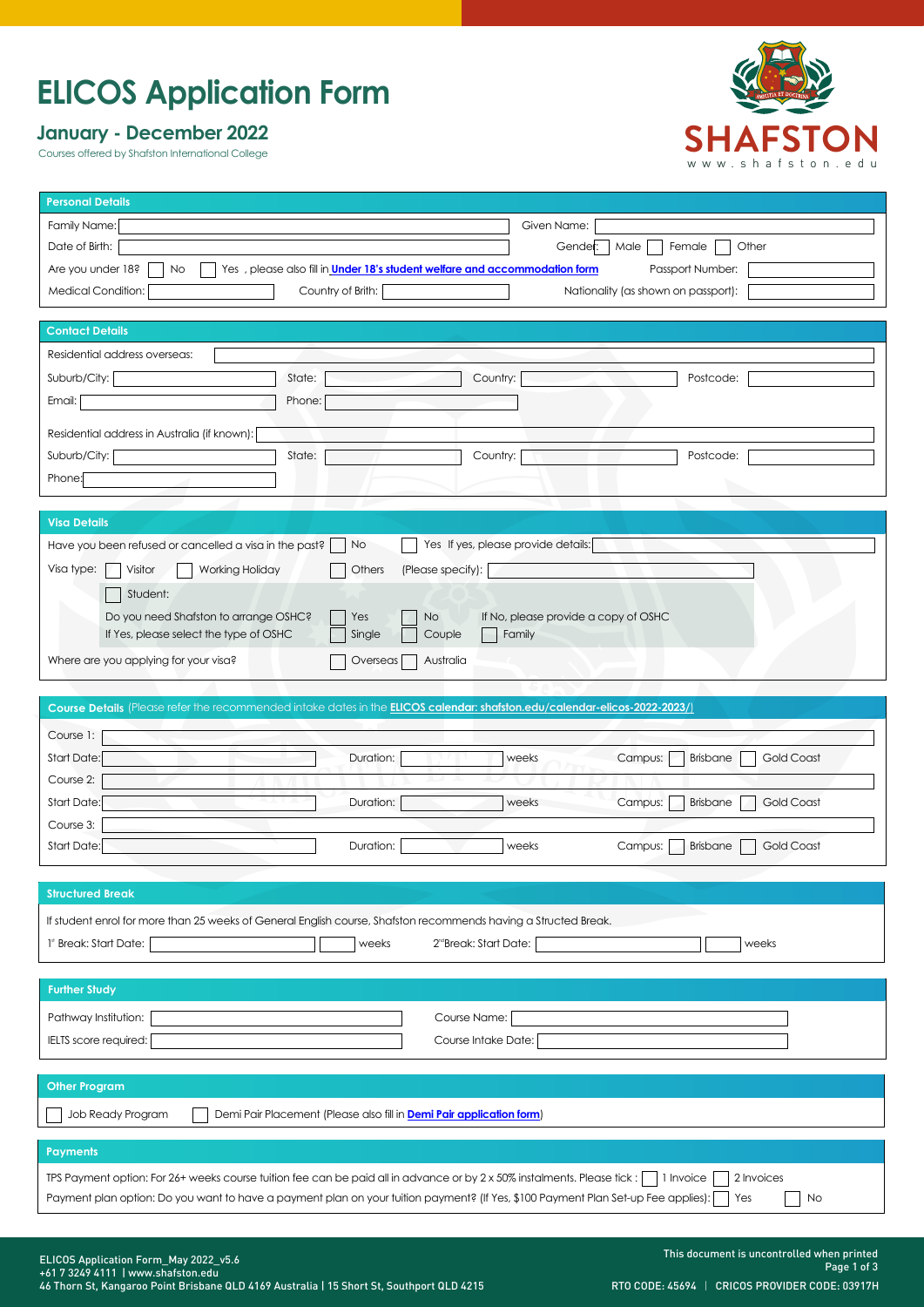# **ELICOS Application Form**

## **January - December 2022**

Courses offered by Shafston International College



| Accomodation (Full payment is required to secure booking)                   |                              |
|-----------------------------------------------------------------------------|------------------------------|
| Brisbane<br>Gold Coast<br>Accomodation Provider                             |                              |
| Check-in Date<br>Check-out Date                                             |                              |
| If you choose Student One in Brisbane (Please select all of 3 preferences): |                              |
| Room Type: Preference 1                                                     | Preference 2<br>Preference 3 |
|                                                                             |                              |

|  | Homestay (Full payment is required to secure booking) |  |
|--|-------------------------------------------------------|--|
|  |                                                       |  |

| <b>HOMESICY (FUILD CYTHEM IS required to secure booking)</b>                                               |
|------------------------------------------------------------------------------------------------------------|
| Gold Coast<br>Brisbane<br><b>Homestay Option</b>                                                           |
| Check-in Date<br>Check-out Date                                                                            |
| Special Request:     Special Meal Request                                                                  |
| Christmas Day Surcharge<br>Weekly Welfare guardianship for non-student visa                                |
| Non-Shafston Homestay Registration and Arrangement                                                         |
| Do you have any allergies / medical condition?<br>Yes,<br>No.                                              |
| Do you like children?<br>Do you smoke?<br>Do you like pets?<br>Yes<br><b>No</b><br>No<br>No.<br>Yes<br>Yes |
| Please list your interests/hobbies:                                                                        |
|                                                                                                            |

| <b>Airport Transfer Services</b>                             |                   |
|--------------------------------------------------------------|-------------------|
| <b>Gold Coast</b><br>Airport Pick Up<br>Brisbane<br>Yes:     | <b>No</b>         |
| Arrival Date:<br>Flight Number:                              | Departure Time*:  |
| Unaccompanied Minor/Driver Assistance required**             | Oversized luggage |
| Yes:     Brisbane  <br>Airport Drop off<br><b>Gold Coast</b> | <b>No</b>         |
| Arrival Date:<br>Flight Number:                              | Departure Time*:  |
| Unaccompanied Minor/Driver Assistance required**             | Oversized luggage |

\*10pm to 5am surcharge apply \*\*Where SHAFSTON is approving the student's accommodation and welfare arrangements, this service is mandatory

| Student application form acknowledgement                                                                                                                                                                                                  | <b>Agent Details</b> |
|-------------------------------------------------------------------------------------------------------------------------------------------------------------------------------------------------------------------------------------------|----------------------|
| I understand that giving false or incomplete information may lead to the refusal of my<br>application or cancellation of enrolment.<br>I declare that the information I have provided to the best of my knowledge is true and<br>correct. |                      |
| <b>Print Name:</b><br>Signature (Parent/Guardian)                                                                                                                                                                                         |                      |
| Date:<br>Please return your completed<br>application form and supporting<br>documents to:<br>Month<br>Day<br>Year<br>admissions@shafston.edu                                                                                              |                      |